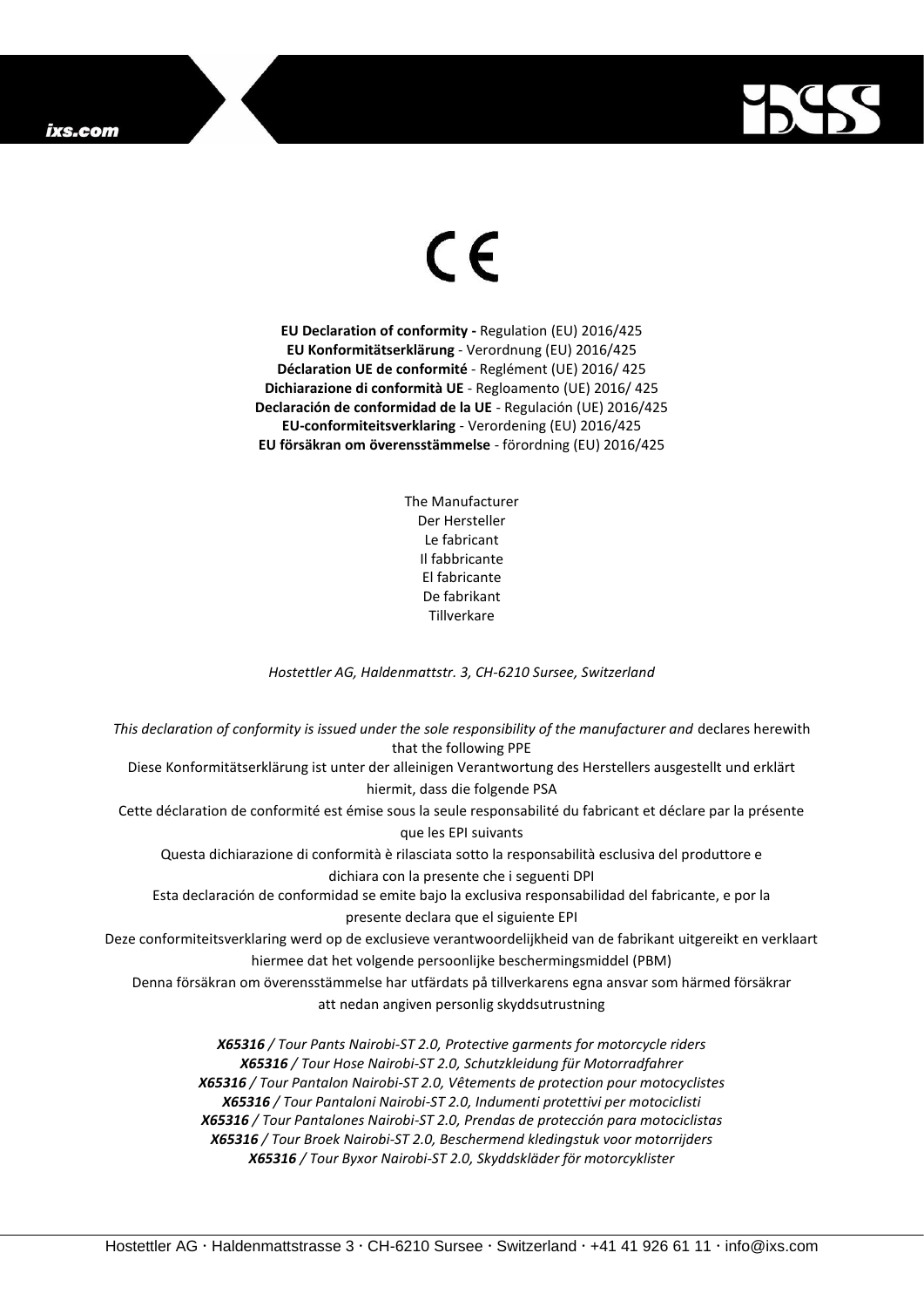



has undergone the EU-type examination conformity assessment procedure (module B) performed by the Notified Body, IDIADA AUTOMOTIVE TECHNOLOGY, S.A. (OC.0164), P. I. L'ALBORNAR, E-43710 Santa Olivia (Tarragona – Spain), which has issued the EU Type Examination Certificate No. MT210990116.

and is compliant with the following Standard: EN 17092-3:2020 (AA)

## das EU-Baumusterprüfungs-Konformitätsbewertungsverfahren durchlaufen hat (Modul B), durchgeführt von der benannten Stelle, IDIADA AUTOMOTIVE TECHNOLOGY, S.A. (OC.0164), P. I. L'ALBORNAR, E-43710 Santa Olivia (Tarragona – Spanien), die die EU-Baumusterprüfbescheinigung Nr. MT210990116 ausgestellt hat.

und entspricht der folgenden Norm: EN 17092-3:2020 (AA)

a subi la procédure d'évaluation de la conformité pour l'examen de type UE (module B) réalisée par l'organisme notifié, IDIADA AUTOMOTIVE TECHNOLOGY, S.A. (OC.0164), P. I. L'ALBORNAR, E-43710 Santa Olivia (Tarragona – Espagne), qui a délivré le certificat d'examen de type UE n°. MT210990116

Et est conforme à la norme suivante: EN 17092-3:2020 (AA)

è stato sottoposto alla procedura di valutazione della conformità dell'esame UE del tipo (modulo B) eseguita dall'organismo notificato, IDIADA AUTOMOTIVE TECHNOLOGY, S.A. (OC.0164), P. I. L'ALBORNAR, E-43710 Santa Olivia (Tarragona – Spagna), che ha rilasciato il certificato di esame UE del tipo n. MT210990116.

Ed è conforme alla seguente norma: EN 17092-3:2020 (AA)

ha sido sometido al procedimiento de evaluación de conformidad del examen de tipo UE (módulo B) realizado por el organismo notificado, IDIADA AUTOMOTIVE TECHNOLOGY, S.A. (OC.0164), P. I. L'ALBORNAR, E-43710 Santa Olivia (Tarragona – España), que ha emitido el certificado de examen UE de tipo no. MT210990116.

Y cumple con el siguiente estándar: EN 17092-3:2020 (AA)

de EG-typekeuring-conformiteitsbeoordelingsprocedure doorlopen (module B) heeft,uitgevoerd door de aangemelde instantie IDIADA AUTOMOTIVE TECHNOLOGY, S.A. (OC.0164), P. I. L'ALBORNAR, E-43710 Santa Olivia (Tarragona – Spanje) die het certificaat van EG-typeonderzoek nr. MT210990116 afgegeven heeft,

en voldoet aan de volgende norm: EN 17092-3:2020 (AA)